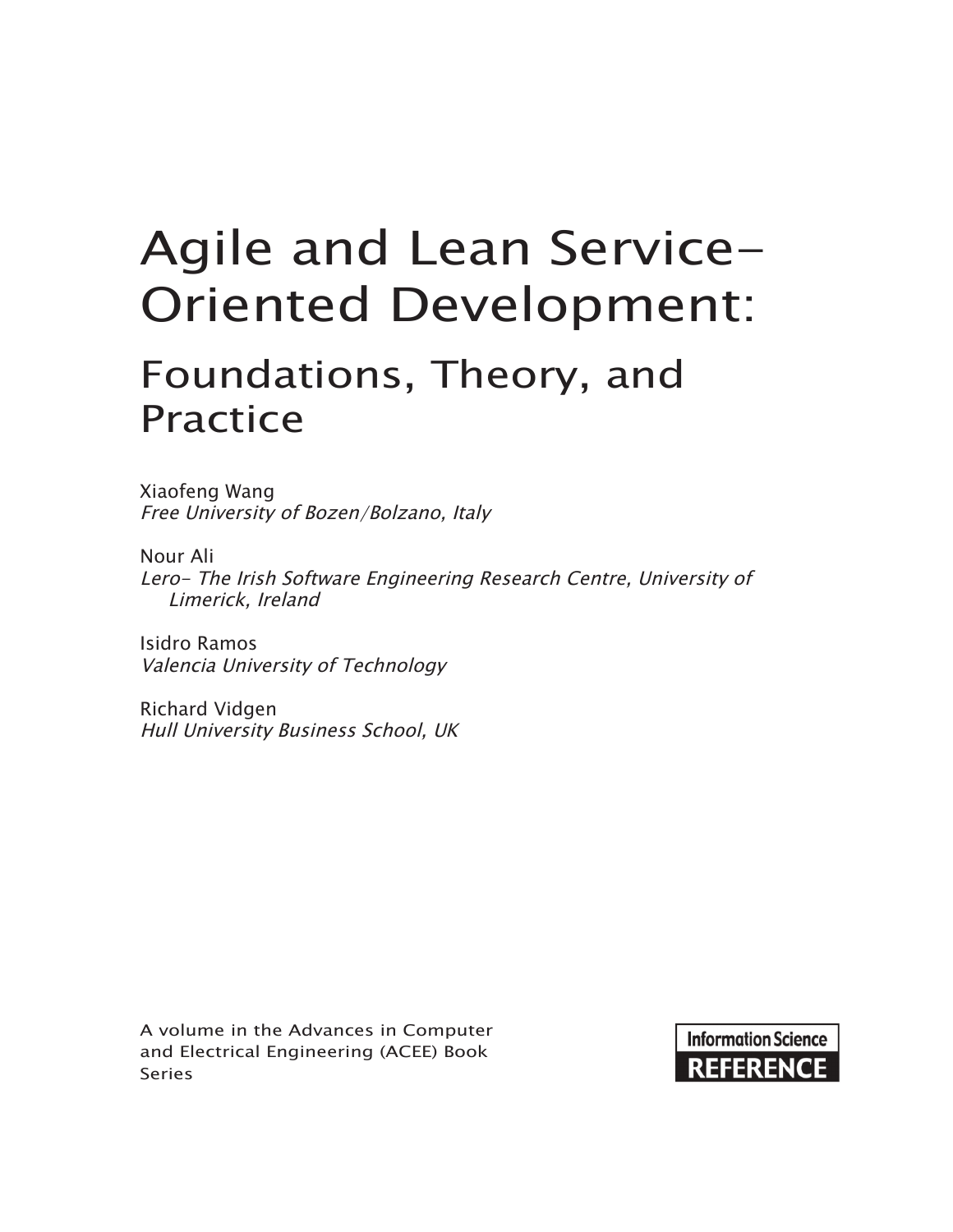| Managing Director:                 |
|------------------------------------|
| <b>Editorial Director:</b>         |
| <b>Book Production Manager:</b>    |
| <b>Publishing Systems Analyst:</b> |
| Development Editor:                |
| Assistant Acquisitions Editor:     |
| Typesetter:                        |
| Cover Design:                      |
|                                    |

Lindsay Johnston Joel Gamon Jennifer Romanchak Adrienne Freeland Hannah Abelbeck Kayla Wolfe Nicole Sparano Nick Newcomer

Published in the United States of America by Information Science Reference (an imprint of IGI Global) 701 E. Chocolate Avenue Hershey PA 17033 Tel: 717-533-8845 Fax: 717-533-8661 E-mail: cust@igi-global.com Web site: http://www.igi-global.com

Copyright © 2013 by IGI Global. All rights reserved. No part of this publication may be reproduced, stored or distributed in any form or by any means, electronic or mechanical, including photocopying, without written permission from the publisher. Product or company names used in this set are for identification purposes only. Inclusion of the names of the products or companies does not indicate a claim of ownership by IGI Global of the trademark or registered trademark.

#### Library of Congress Cataloging-in-Publication Data

Agile and lean service-oriented development: foundations, theory, and practice / Xiaofeng Wang ... [et al.], editors. p. cm.

Includes bibliographical references and index.

 Summary: "This book explores the groundwork of service-oriented and agile and lean development and the conceptual basis and experimental evidences for the combination of the two approaches"-- Provided by publisher.

 ISBN 978-1-4666-2503-7 (hardcover) -- ISBN 978-1-4666-2504-4 (ebook) -- ISBN 978-1-4666-2505-1 (print & perpetual access) 1. Computer software--Development. 2. Agile software development. 3. Lean manufacturing. I. Wang, Xiaofeng, 1971-

 QA76.76.D47A379824 2013 005.1--dc23

#### 2012023354

This book is published in the IGI Global book series Advances in Computer and Electrical Engineering (ACEE) Book Series (ISSN: 2327-039X; eISSN: 2327-0403)

British Cataloguing in Publication Data

A Cataloguing in Publication record for this book is available from the British Library.

All work contributed to this book is new, previously-unpublished material. The views expressed in this book are those of the authors, but not necessarily of the publisher.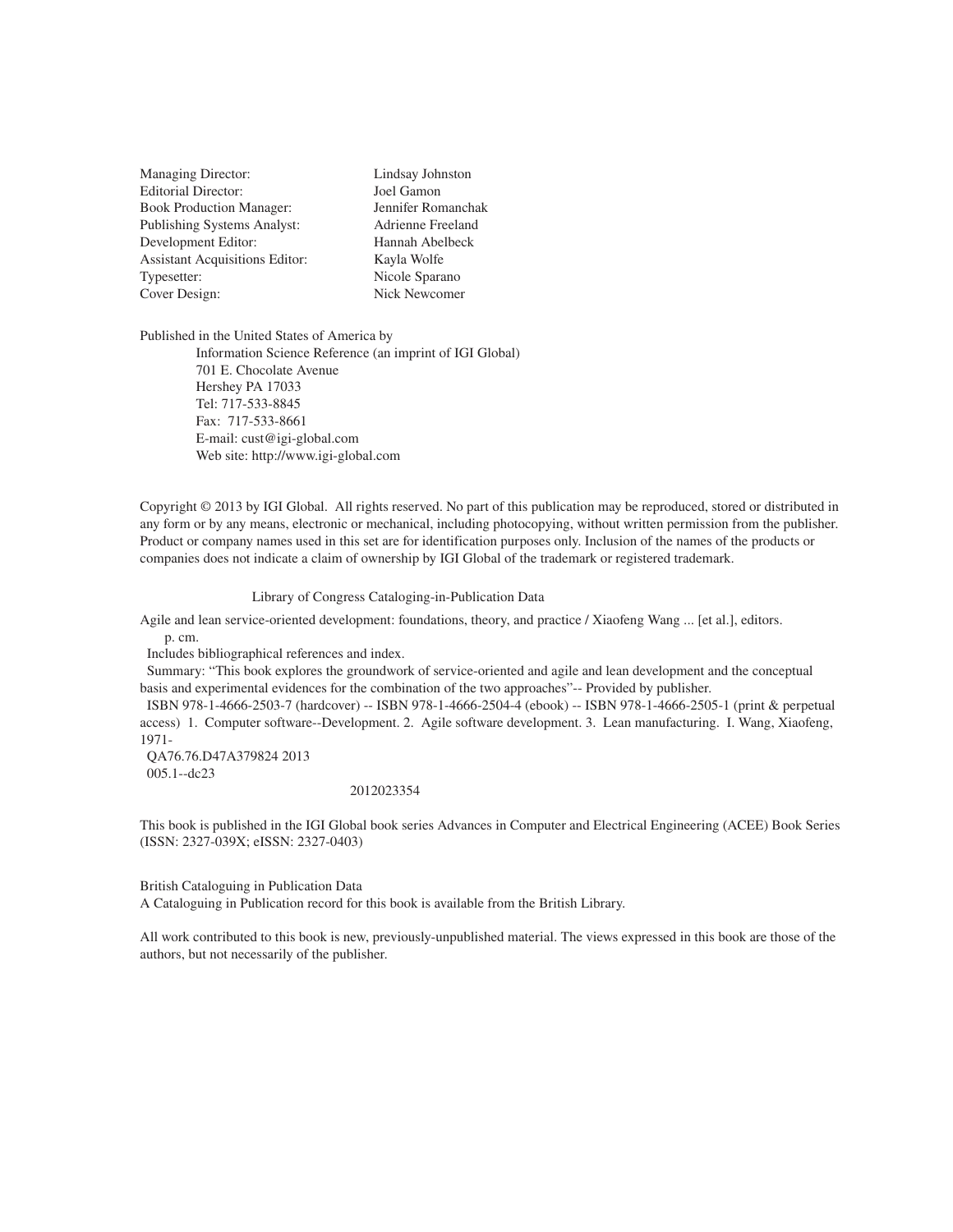## Chapter 14 Test Driven Decomposition of Legacy Systems into Services

**David Parsons** *Massey University, New Zealand*

> **Manfred Lange** *EFI, New Zealand*

#### **ABSTRACT**

*A number of questions have been raised by both practitioners and researchers regarding the compatibility of service oriented architectures and agile methods. These are compounded when both approaches are combined to maintain and migrate legacy systems. In particular, where test driven development is practiced as a core component of an agile development process, both legacy systems and service oriented architectures can present an incongruous set of development challenges. In this chapter, the authors provide experience reports on how legacy systems have been adapted to an agile, test driven development context by a process of decomposition into testable services. They describe two domains and technology contexts where automated agile testing at multiple interface layers has improved both quality of service and functionality.*

#### **INTRODUCTION**

A service oriented architecture (SOA) is a collection of self-contained services that communicate with each other, passing data or coordinating some activity. Each service has a provider and one or more consumers. The primary aim of a service is to support business processes; implementing services is not an end in itself, but rather a means

to deliver agile systems to support a business (Wilkes & Veryard, 2004). Nevertheless beyond this core requirement there are a number of general principles that can be applied to service oriented architectures. These principles include that a service should have explicit boundaries, be based on schemas and wire formats, not classes and APIs, and be policy-driven, autonomous, documentoriented, loosely coupled, standards-compliant,

DOI: 10.4018/978-1-4666-2503-7.ch014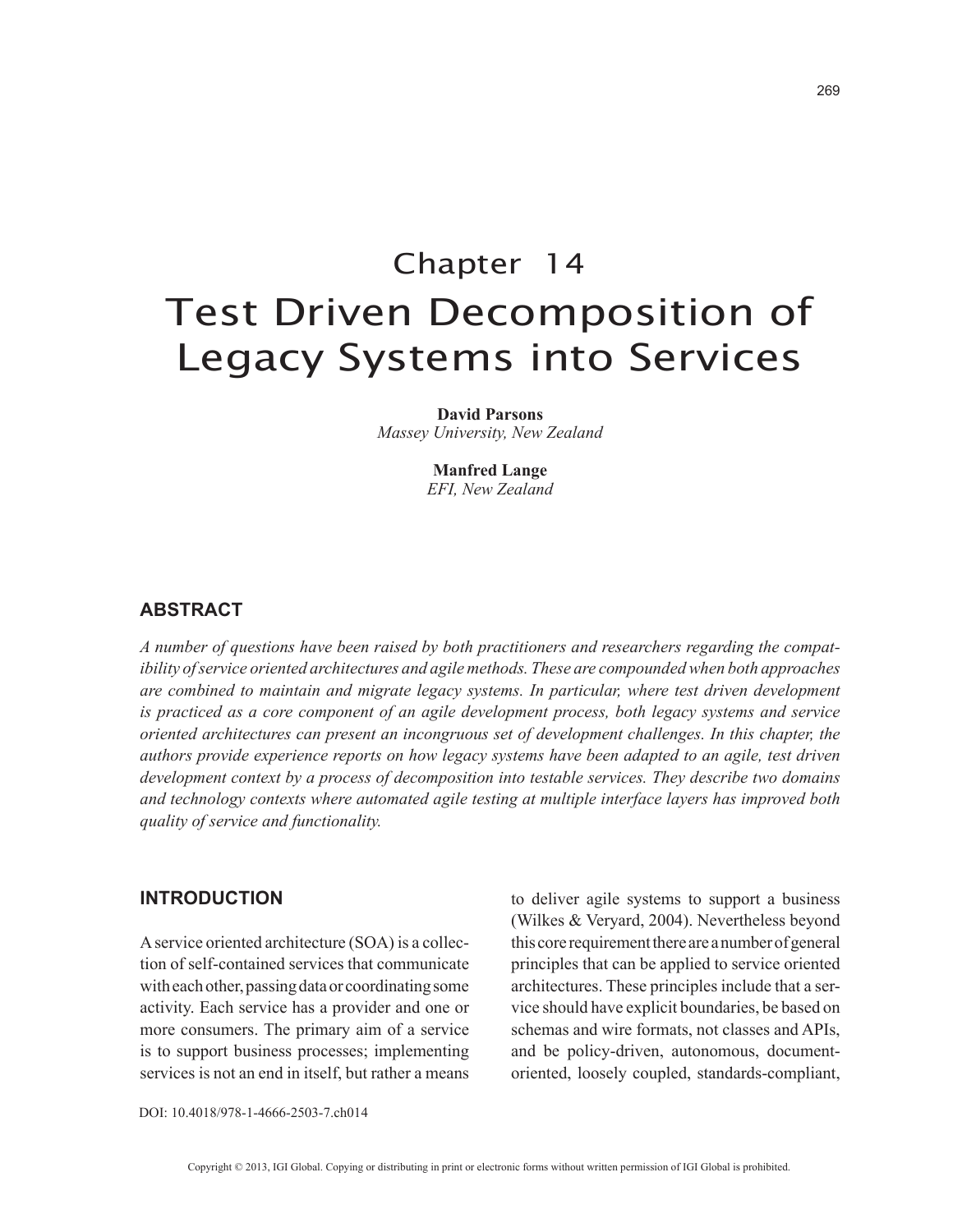vendor independent and metadata-driven (Tilkov, 2007). Unfortunately few of these criteria can easily be applied to the interface of a legacy system. In particular, the boundaries and coupling of a legacy system may be problematic. However the value of services in the context of legacy systems is that services do not have to be brand new. They can be fragments of old applications that were adapted and wrapped, or combinations of new and legacy code (Papazoglou & van den Heuvel, 2007).

Though we can perhaps bridge legacy systems and service oriented architectures, there are other questions raised about how effectively an agile software development approach can be applied when working with these systems. Service oriented and agile approaches may conflict in areas such as architecture, team organisation and feedback (Elssamadisy, 2007). It has also been suggested that service orientation encourages upfront architecture while agile does not, though service oriented architectures can be incrementally introduced into an existing system. On the other hand it does pay to understand the strategic direction in advance, including layers and main system components such as infrastructure services. There are also potential conflicts in terms of organizing teams, where a service oriented approach encourages teams to split along functional lines while agile approaches encourage cross-functional teams. This can be a challenge in maintaining perspectives, for example ensuring that business logic is not added to the codified structure of a schema or document. In terms of feedback, a service oriented approach does not have the same focus on frequent feedback at both a technical and personal level. There may also be tensions in terms of the level of ceremony required for different types of software development. Chung et al. (2008) suggest that the mainstream agile methods focus on forward engineering new systems, and claim that a more formal approach related to the Unified Process is required to integrate legacy systems and services. Agile assumptions about delivering potentially shippable code at the end of every iteration are also challenged when dealing with live external services that may require extensive performance and stress testing (Puleio, 2006).

Despite these reservations, the experience reports in this chapter offer a different perspective to some degree. Perhaps the key aspect of the agile approach is flexibility or adaptability, so it is the flexibility aspect of services that assists agile transformation (Sucharov, 2007). Flexibility is required in order to address ever-changing market and customer expectations, and the move to an agile service oriented approach provides the capability to adapt to these ever-changing expectations.

In addressing both the mapping between legacy systems and service oriented architecture, and the relationship between both of these and agile methods, it is testing that can provide the overall glue to the process, providing that a test driven approach is taken. Test driven development drives design, as well as providing unit tests, and therefore enables us to define the interfaces between services and legacy systems. Sharing tests between client and service developers enables the two layers to be developed and maintained effectively. The internal design of services can also be performed in an agile way, once the outer interface to the service has been defined. In particular the interface concept already goes a long way towards making a legacy system more agile, for example by being able to componentize functionality into services, making testing easier or enabling it in the first place, or by plugging in different flavours of infrastructure services (security, transactions, logging, etc.) Tests provide a way of specifying the boundaries of vertical slices of functionality that might be decomposed into services. They also provide a way of defining the service's external contracts prior to those contracts being implemented. A unit testing philosophy also emphasizes testing services in isolation. The service under test can be provided with meaningful mocks for other services that it may depend on.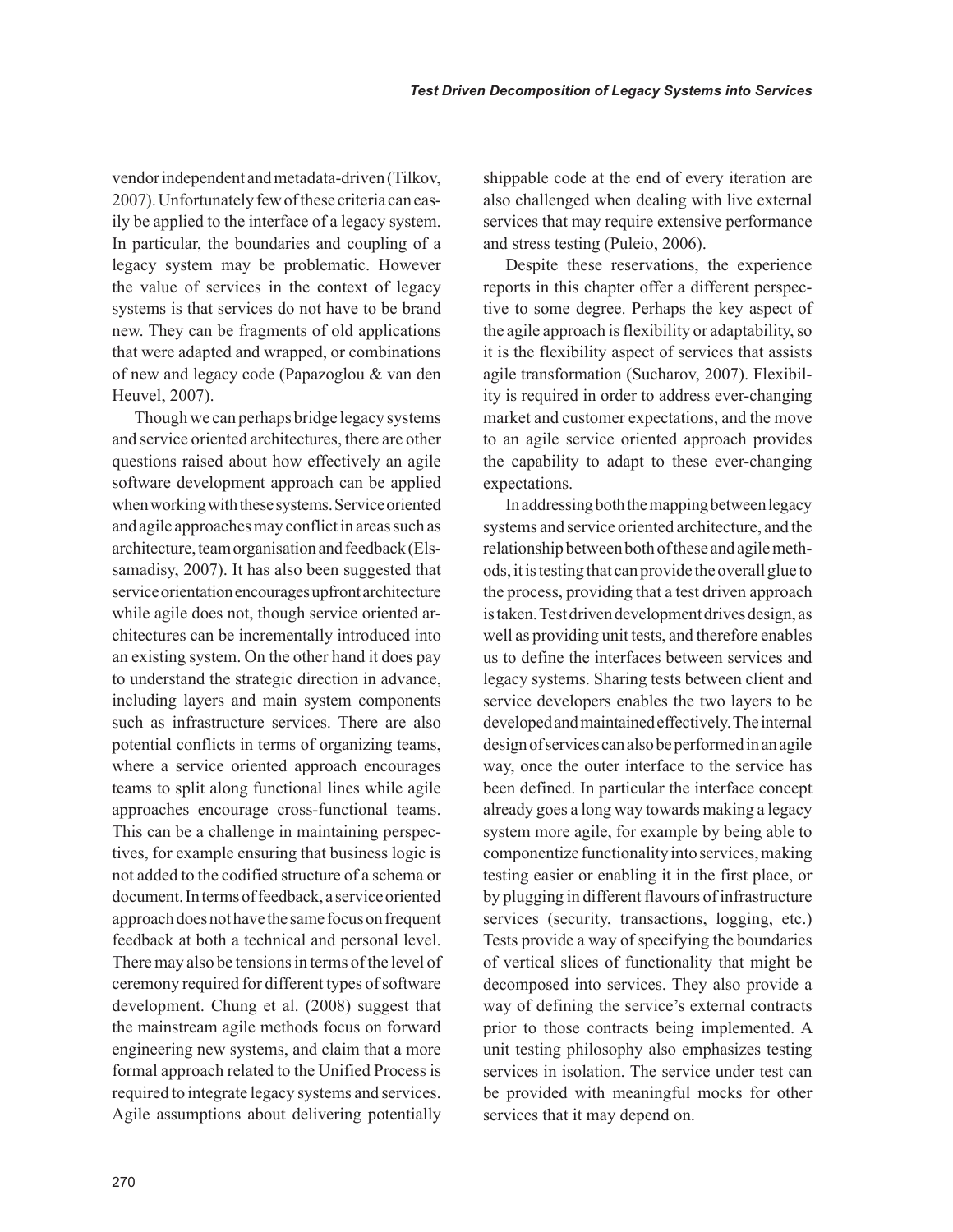In the organisations used as the basis for this experience report, the generic approach taken was to gradually identify legacy features that could be specified by a set of interface tests, and then extract these into independent services. Though not initially test driven, since the module functionality was already in place, the extracted services could then be developed in a test driven manner as they were subsequently refactored. Feature identification was driven both by the requirements of other product components and services and customers who wanted to integrate with in-house or 3<sup>rd</sup> party systems. Therefore it was driven by external requirements, rather than trying to identify features in isolation. In addition, the development teams also used a service oriented approach for all new functionality, thus creating a hybrid architecture between a 2-tier legacy and a 3-tier service oriented architecture. From another perspective, testability was enhanced by an architecture that allowed interoperability with plugins for integrating external services. Again, plugins could be individually tested. This chapter provides a number of practical experiences and lessons learned in using tests to drive the wrapping of legacy systems into discrete, testable services.

#### **WORKING WITH LEGACY CODE**

Legacy systems are commonplace in software supported industries, and these systems can take many forms. They may be acceptable to their regular users even when they have significant bugs, as users become familiar with the required workarounds, and are aware of current 'characteristics' of the system. Sometimes customers do not characterise issues as bugs, but rather are aware of what they regard as usability problems. On the other hand the cost of customer-impacting errors on systems that are already deployed is high (Feathers, 2002). Given that legacy systems are typically the result of significant investment, and probably in live use, development teams

considering tacking underlying issues such as large, complex and flawed legacy systems need to balance a number of trade-offs.

Thomas (2006) describes the problem of large systems with defective but poorly understood modules, making developers approach each fix or feature with great trepidation. As he indicates, the general solution to this kind of problem is to incrementally replace the faulty components, one component at a time. There are, however a number of problems with this approach. Legacy systems sometimes include legacy testing frameworks that may themselves need to be refactored or replaced before progress can be made (Puleio, 2006). It can also be difficult to find any inflection points where parts of the legacy system can be broken apart. Feathers (2002) refers to techniques such as dependency inversion to create such inflection points, but this is only possible if the legacy system is written in a language that makes such interventions feasible. Sometimes the only inflection point that you can find is the system boundary which can encompass the GUI, calls to other external libraries and the database (Feathers, 2002). However simply adding a large wrapper around monolithic legacy systems does not help address possible underlying issues of on-going maintenance costs and lack of flexibility (Sucharov, 2007). Furthermore having large monolithic blocks of code with many service interfaces interacting with them will not yield the full benefits of a service oriented architecture, where conceptually each single service can be replaced with a different implementation without the need to change any other part of the system.

Given the problems of trying to tackle monolithic systems, and the likelihood that adding a service wrapper alone does not address underlying problems, there needs to be a systematic approach to converting legacy systems to robust, maintainable and modular service oriented systems. This requires techniques of discovery and transformation rather than classical design and development. The first step in the process is to bring test coverage and code modularity to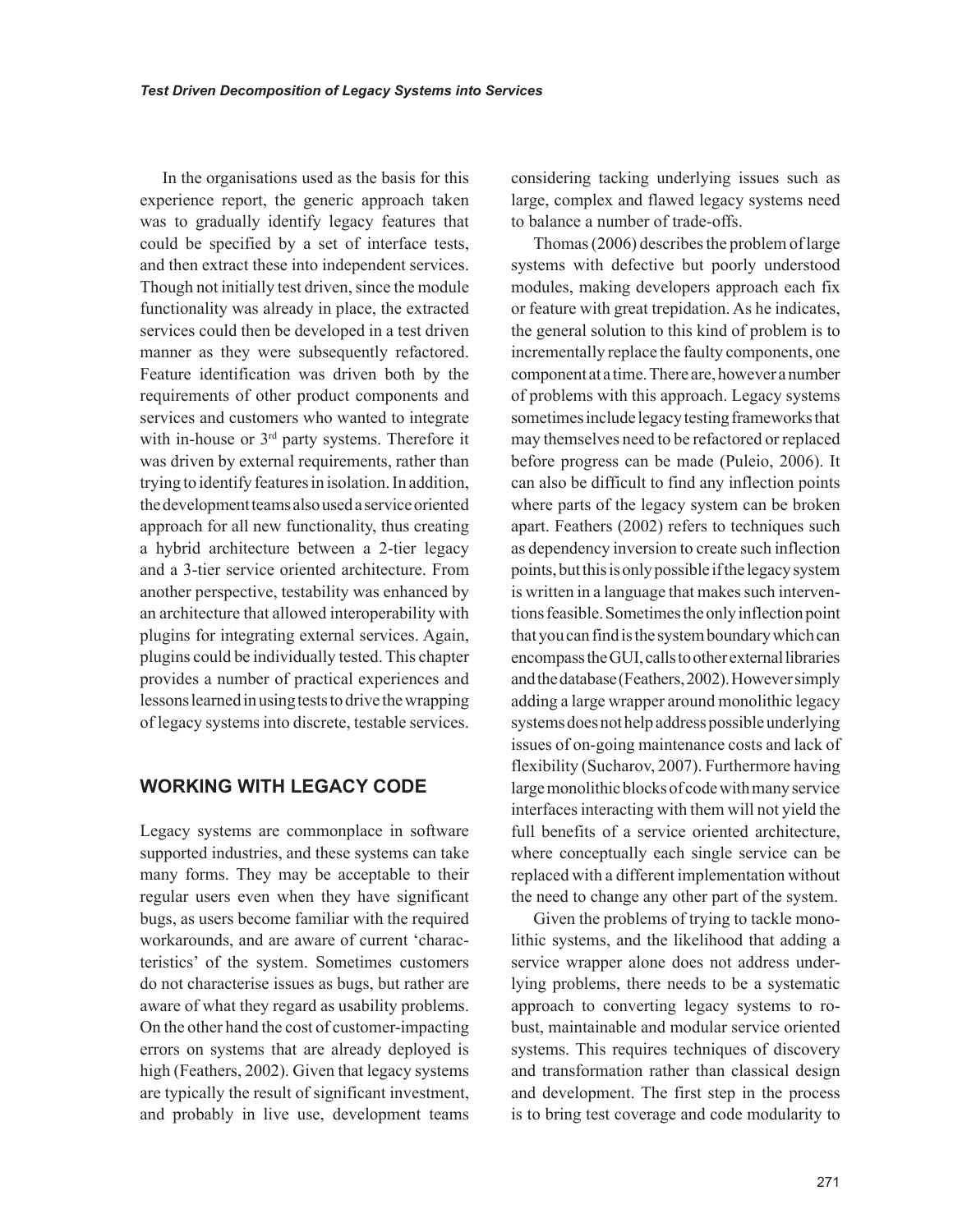the point where transformations can be applied frequently and with confidence (Thomas, 2006).

Visaggio (2001) asserts that when a legacy system has poor quality it is said to be *old* or *aged*. This perspective emphasises the quality issues in legacy systems. Feathers' (2002) definition of legacy code also relates to quality, but from a different perspective, that it is code without tests. The fundamental assumption, therefore, is that to bring legacy code into line with current development we must start with a complete test suite, which will both externalise the current quality of the system and provide a lever for improving it. Feathers also lays out a general strategy for the management of legacy code for which tests are essential, namely:

- 1. **Identify Change Points:** Decide where the changes should be made. Ideally the approach chosen should be the one that requires the fewest changes.
- 2. **Find an Inflection Point:** Identify a narrow interface to a set of classes where any changes to those classes can be detected; like a façade to part of the system.
- 3. **Add a Test Covering to the Inflection Point:** This means writing a set of tests for the interface identified above. Of course this cannot be test driven since the unit under test already exists. The tests for the inflection point should be unit tests, not integration tests, so both external and internal dependencies may have to be broken. This phase consists of the following steps:
	- a. **Break External Dependencies:** It may be necessary to break dependencies on other components. Feathers suggests using dependency inversion, where the language of the legacy system allows this. Otherwise some kind of mocking layer would have to be used.
	- b. **Break Internal Dependencies:** Some code under test may create concrete components that are outside the scope

of the units under test. Feathers suggests a combination of subclasses and null classes to avoid these orthogonal components being created.

- c. **Write Tests:** The tests need to cover the inflection point as comprehensively as possible. Starting with boundary values is appropriate.
- 4. **Make Changes:** After an initial test covering is in place, further tests should become evident as changes are made to the legacy system. This takes the process into a more test driven mode as each change can be preceded by writing the test for the change.
- 5. **Refactor the Covered Code:** As is normal practice in test driven development, each change to the code must first pass the test, and then be refactored to improve its design, while still passing the test.

While this strategy provides a general guideline for the steps of a test driven process for working with legacy code, we need to also take into consideration a number of contextual issues such as commercial aspects. Perhaps the most significant of these is the extent to which this is seen as a process that aims to eventually replace the legacy codebase, or whether it becomes more of a mechanism to better control and leverage legacy systems. The extent to which the legacy system is changed and refactored depends on issues such as the current reliability and maintainability of the legacy system, the extent of new requirements, and the potential costs versus the payback of replacing legacy components.

### **EXPERIENCE REPORTS: FROM LEGACY SYSTEMS TO AGILE SERVICES**

This article reflects on some real world experiences of a number of the issues introduced thus far, in the context of two different types of legacy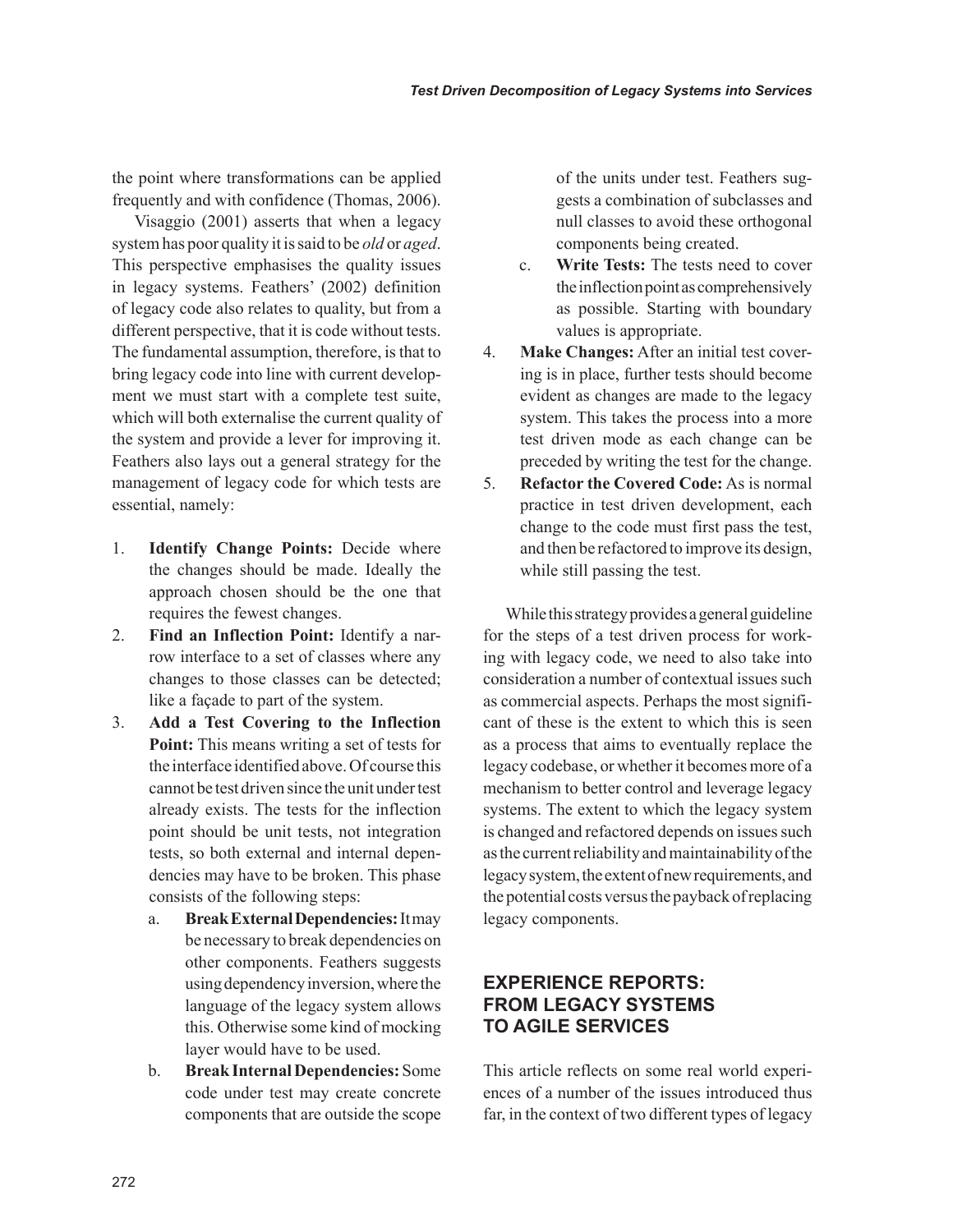systems, written in different languages in different domains. In both cases the lessons learned are similar. However experience has shown the limitations of over-simplistic models of the use of services as a half-way house to refactoring underlying systems. Such models advocate the use of a service wrapper to encapsulate a legacy system as the first step to re-engineering or replacing that system. In many cases, however, for practical, financial and pragmatic reasons, it is enough to build a testable service wrapper around a legacy system without extensive rewriting or refactoring. Thus we should not approach the wrapping of legacy systems with an assumption that the system itself will be extensively modified. Rather, the service wrapper enables the system to be safely refactored in cases where business requirements for such changes are identified.

The first experience report, which is relatively brief, may be regarded as setting the scene for the second, in that it provided the context for a service oriented approach that began by making conventional assumptions about the gradual replacement of a legacy system by means of inflection points and testable wrappers, as described by Feathers (2002). The second report, which is somewhat more detailed and elaborated, may be regarded as putting into practice some of the learning that took place in the context of the first report. It certainly takes a more circumspect view of the process within which legacy code may be changed and refactored, driven by pragmatic requirements and considerations.

### **Experience Report 1: The Green Pen and the Blue Code**

The first system described here was in the context of a customer relationship management system for the utility industry. In this case the legacy system had a billing engine written in a 4GL as its core component, with some Java connectors for integration with other functionality implemented in Java. In order to render this system more easily

interoperable with client facing systems, it was originally intended to replace this system with a full Java implementation. However this task was made more complicated because the legacy system was still under maintenance, so was a moving target in terms of attempting to replace it with a new system. Therefore, despite an original intent to replace the old system, this was adapted over time into a more pragmatic approach. To provide the development team with a strategic direction, the vision of a target system design was created. This was referred to as the 'green' system design, while the legacy system was coded 'blue'. The team adopted the metaphor of the 'green pen' based on this; Everyone gets a green pen. Colour in as much as you can, but no more than makes business sense. Practically, it meant that when the 'green' pen was used the resulting design and implementation was expected to be in line with the target design. The colour coded approach also recognised some of the more valued features of the 'blue' legacy system, including its transactional support, which was exposed via Java connectors to enable the integration of transactions across the blue and green components. This aspect of the system enabled a transaction started in the client facing layer to propagate into the billing engine. This represented a business critical feature of the legacy system that also assisted the service orientation of that feature via its external connectors. In terms of the metaphor the introduction of this cross-cutting transaction mechanism itself was an example of using the 'green' pen as it was designed and implemented in line with the target system design, but provided a service view of the 'blue' functionality in the legacy system.

Despite the limitations of working with a live legacy system under maintenance, and the impracticality of replacing this system, the overall approach of developing a service oriented wrapper enabled the green and the blue code to work effectively together within an agile development approach. In time, with the green pen colouring in all the external interfaces, the whole system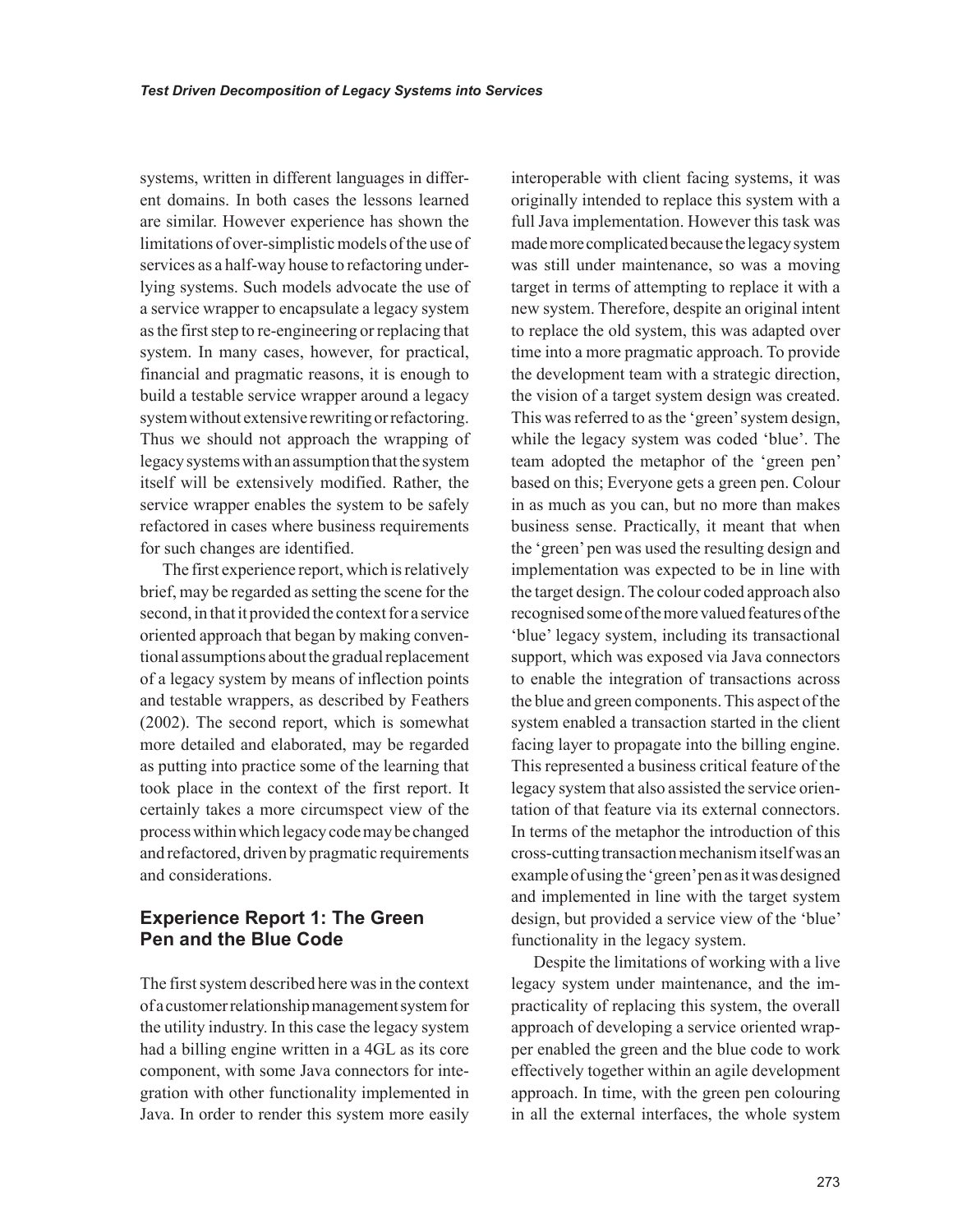looked service oriented, regardless of the legacy components behind the service layer. All the blue code eventually had a green interface. In addition, new features were developed completely using the green pen. The result was a hybrid system design proving that a legacy system (the 'blue' parts) and a service oriented architecture (as in the 'green' design) can co-exist.

The main driver for compromise in the extent of replacing legacy systems turns out to be a combination of marketing and risk, so in the end it comes down to commercial considerations. What sells is what can be well presented to decision makers, which is not necessarily the same as daily functionality for users. Sometimes a new wrapping (e.g. updated user interface) is all that is required to present a product or a feature as 'new' to the market. Quality of itself is not the key selling point. Given that quality is not an absolute, only when software failures affect a customer's bottom line does quality become the most important issue. However the risk to quality of rewriting the entire billing engine was also a significant consideration.

Experience in the first context revealed that the most important factor in any approach to moving a project forward from a legacy past is to choose the overall direction. The original intent to replace the legacy system turned out, for various reasons, not to be economically practical, nor indeed particularly valuable. An embodiment, perhaps, of the agile phrase 'YAGNI' ('you ain't gonna need it'). This experience underlined the concept that a simple replacement of a legacy system with new code is often not the most realistic or economical approach. Therefore a disciplined way of bringing legacy systems into more managed, service oriented architectures is important, along with an agile mindset that promotes 'the simplest thing that could possibly work' as the default technical architecture, maintained and refactored as needed. This was the approach that was brought forward into the second experience report.

#### **Experience Report 2: The Big Picture – Interfaces over Business Logic**

The second domain described in this article is production management for the printing industry. In this case, the legacy system was written in C++ with some portions written in C#. It lacked a sufficiently clear strategic design, with code written from disparate perspectives. There were also known problems with the existing codebase, with customers experiencing problems that could be serious enough to affect their productivity. However, despite these issues, given the experience at the previous organisation, replacing the entire existing legacy system was not considered an option. Instead, the first priority was to regain control over the system by introducing adequate test coverage so that a solid foundation could be created for future development.

The system had been developed over a long period of time by many people, so although there were islands of consistency in the way the code was written, there were also many inconsistencies, including different approaches to C++ metadata, and seven different ways of any two product components talking to each other (database, files, COM etc.) The most challenging feature was the management of database schema upgrades which were part of the native client, thus occasionally causing avoidable issues in live deployments. As a first step to taking the system into a service oriented architecture, the Web UI was moved from a 2-tier to a 3-tier architecture, at the same time introducing an application server as a new product component. Upgrade code for the database was moved to the application server installer to solve the brittle update problem, replacing it with a solid and reliable mechanism.

Over time, the legacy system has been encapsulated behind a series of service wrappers, each one with comprehensive test suites. Legacy unmanaged  $C++$  has become managed, with new code in C#, but all residual unmanaged code behind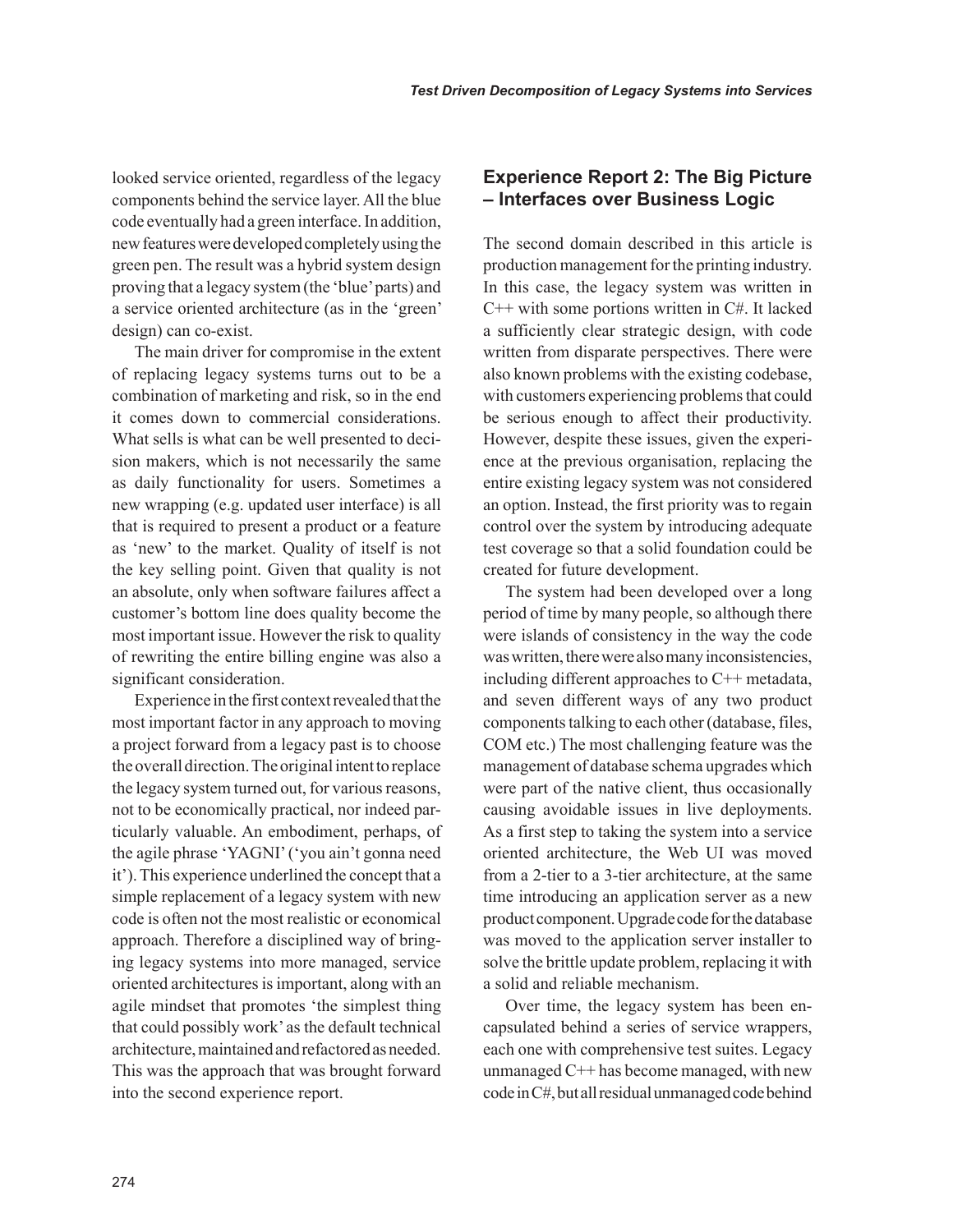managed wrappers. For the native client, a hybrid approach was established to allow features using services to co-exist with features using a 2-tier approach, i.e. talking directly to the database.

Although there was no overall requirement to re-engineer the entire legacy system, there were business drivers that triggered steps 6 and 7 in Feather's strategy for legacy code; to fix and refactor. The time when this most urgently had to be done was when the code had failed, particularly if a customer suffered a major software issue. When this happened with unmanaged legacy code, a testable wrapper was added to enable the code to be fixed and refactored. As a result of having these testable wrappers around the legacy code, the number of these reactive emergency fixes having to be done inside legacy code dropped to practically zero. In the longer term process of tackling less critical legacy issues, there are ongoing quality improvements of 10%-20% a year in reported errors. In that less urgent context, tests are added to the test suite as needed. Whilst new code is continuously refactored, legacy code is not refactored as a matter of course, but only for major issues or where it is 'obvious'. Some of the more obvious refactorings that have proved worthwhile have been related to the inconsistencies of past coding practices. The large product codebase has 70 projects, and 5,000 files, with a build that used to take an hour. There were many reasons for this, including empty files left in the system and the same code appearing in binaries more than once. Visaggio (2001) defines 'useless components' as those that provide worthless output, but it is also the case that a legacy system may contain useless components that do nothing at all, and these should certainly be refactored out of a system. A related feature of a legacy system may be useless duplication. One of the important pieces of test code added to the system does not test functionality but consistency. It tests all the source header files to check that the first line is the '#pragma once' pre-processor directive that causes the current source file to be included only once

in a single compilation. Other tests were added that eliminate risks from non-code related items such as preventing the introduction of business logic to the service interfaces (service contracts, data contracts, etc.).

Other important refactorings relating to header files included using the correct syntax for including library headers versus programmer defined headers to optimise the search path and removing multiple includes. As a result of refactoring the system's naming and header conventions, the build time has now been reduced from over 1.5 hours to 25 minutes (of which about 5 minutes are running the suite of developer tests), with further improvements restricted by the linker being single threaded rather than by the compilation stage. This, however, is still not seen as a final destination. Further improvements will be applied in the future.

Figure 1 provides an architectural view of the use of testable service wrappers around legacy code, and the various communication and testing inflection points in this particular experience context. Windows Communication Foundation (WCF) is used to expose services behind URLs, giving a range of communications options to services. The communications protocol can be configured without changing the server or the client. The most efficient protocol can therefore be chosen both for testing and deployment. Tests can even bypass the WCF proxy/stub code where appropriate to speed up testing. Each service can be tested in isolation. The legacy system features are encapsulated in services that expose interfaces, give additional testability and overall system consistency. From the service consumer perspective, it makes no difference if the underlying code is new or legacy. There is the capacity to replace legacy code with new code if required without affecting the client interface. Figure 1 shows that there are a series of test inflection points; the native client (which still has some legacy features to be refactored out, such as direct database connections), the Web UI, the service interface and the services themselves. This enables tests to be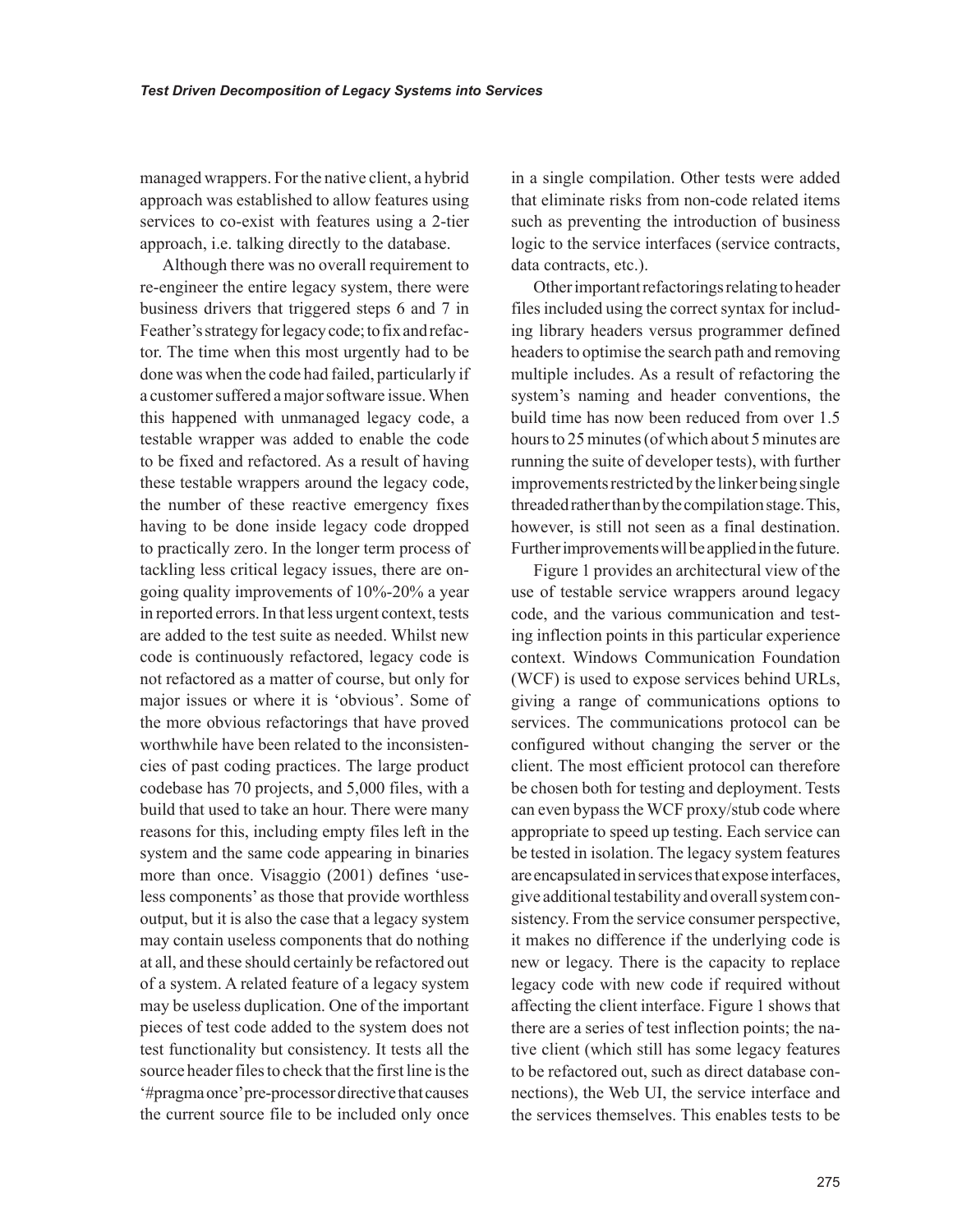

*Figure 1. Service oriented architecture, inflection points, and tests*

written in TestComplete or White for the native UI, Selenium for the Web UI, direct developer tests on the various APIs and service endpoints, and Fitnesse acceptance tests for business processes using the service interfaces. The loosely coupled service oriented architecture also enables integration with non-Microsoft systems, and with the standard Job Definition Format (JDF) and Job Messaging Format (JMF) used within the printing industry.

#### **COMMERCIAL AND OTHER BENEFITS**

While it is important to give sufficient weight to the technical perspective on transforming legacy systems into services through test driven development, the key drivers behind the approaches described in this chapter are commercial aspects. With the approach now taken it is possible to drive the system in any direction that may be required by the market and/or customers. Integration with partner products, support of mobile clients, plugging-in customer-specific functionality, and other outcomes of this architecture are the means to help the company and the product to address new markets.

The benefits of service oriented architectures also include scalability. The product in the second experience report started with a target of 5 to 25 users many years ago. With the new approach it scales to hundreds or thousands of users. Again, this creates additional commercial options.

The 2-tier approach also had a security challenge as a web application, which is typically deployed in a demilitarized zone (DMZ), needs direct visibility to the database server. With the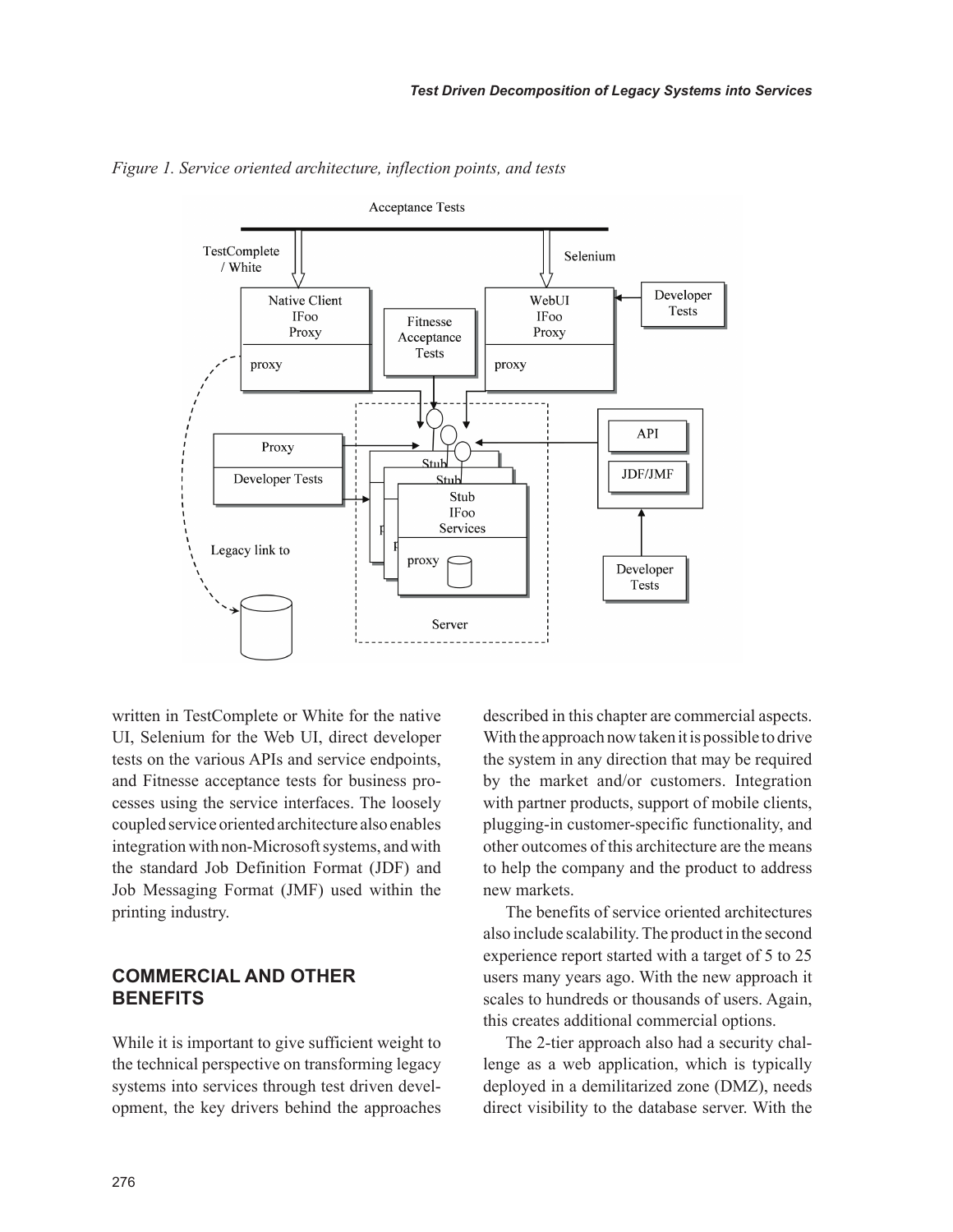new design in place for the web user interface, the product has eliminated this requirement thus resulting in strengthened security in live deployments.

By standardizing on service oriented integration the system becomes more consistent and easier to maintain. Code and design that does not conform to the coding and design conventions is easier to spot and eliminate, further enhancing quality.

Finally by using an agile approach, in particular through the support of automated tests and builds, the service oriented architecture can be rolled out incrementally, focusing first on the most important areas of the product. This maximizes customer satisfaction and has a positive impact on the bottom line of the company.

#### **FUTURE WORK**

Going forward, areas for further exploration include further decoupling using services. For example certain infrastructure elements such as security, transactions, logging, monitoring, etc. could be provided using a combination of services, aspect oriented programming (AOP) and a dependency injection framework. With this in place a test-driven approach towards implementing these cross cutting concerns is expected to become even easier. Applied to legacy systems it could mean that code that is related to these infrastructure elements can be removed to separate these concerns from the business functionality.

#### **RELATED WORK**

Legacy systems provide a number of challenges to enterprises. They may be poor quality, monolithic and difficult to update and reuse. Approaches to the refactoring of legacy systems stress the importance of testing, though the types of testing recommended may vary. Feathers (2002) addresses common issues of working with legacy code,

including the agile approach of test driven development, but a number of the specific strategies he suggests are only appropriate to legacy systems coded in object oriented languages. In contrast, renewing more traditionally coded systems may need to rely more on acceptance testing. Visaggio (2001) outlines three tasks in the process of legacy systems renewal, covering both reverse engineering and restoration; automatic processes performed by tools, reading code and documentation, and interviewing the users, maintainers or managers of the system. The key goal is to isolate stable information (embodied in some consistent entity) and unstable information (implicitly held by people), and then to transform the unstable information into stable information. One important feature of this is the role of acceptance testing in rendering the unstable, stable. Service oriented architectures have also been analysed in the context of legacy systems by a number of authors, including Heckel et al (2008) who also stress the importance of automation on some reengineering processes, extracting layered service oriented architectures from monolithic legacy systems. The theme of reengineering a legacy system into a 3 layer architecture is also highlighted by the SOSR approach (Chung et al., 2008)

*Table 1. The relationship between traditional software maintenance and agile development (from Thomas, 2006)* 

| <b>Traditional Software</b><br>Maintenance | <b>Agile Development</b>                    |
|--------------------------------------------|---------------------------------------------|
| Understanding the essence of<br>the system | Metaphor and Stories                        |
| Customer defect and feature<br>requests    | Customer and Stories                        |
| <b>Test suites</b>                         | Test first, Unit test, Accep-<br>tance test |
| Regression testing                         | Continuous integration and<br>test          |
| Fixes and "Dot" Release                    | <b>Small Increments</b>                     |
| Change Management                          | Scrum, Planning Game,<br>Stand Up           |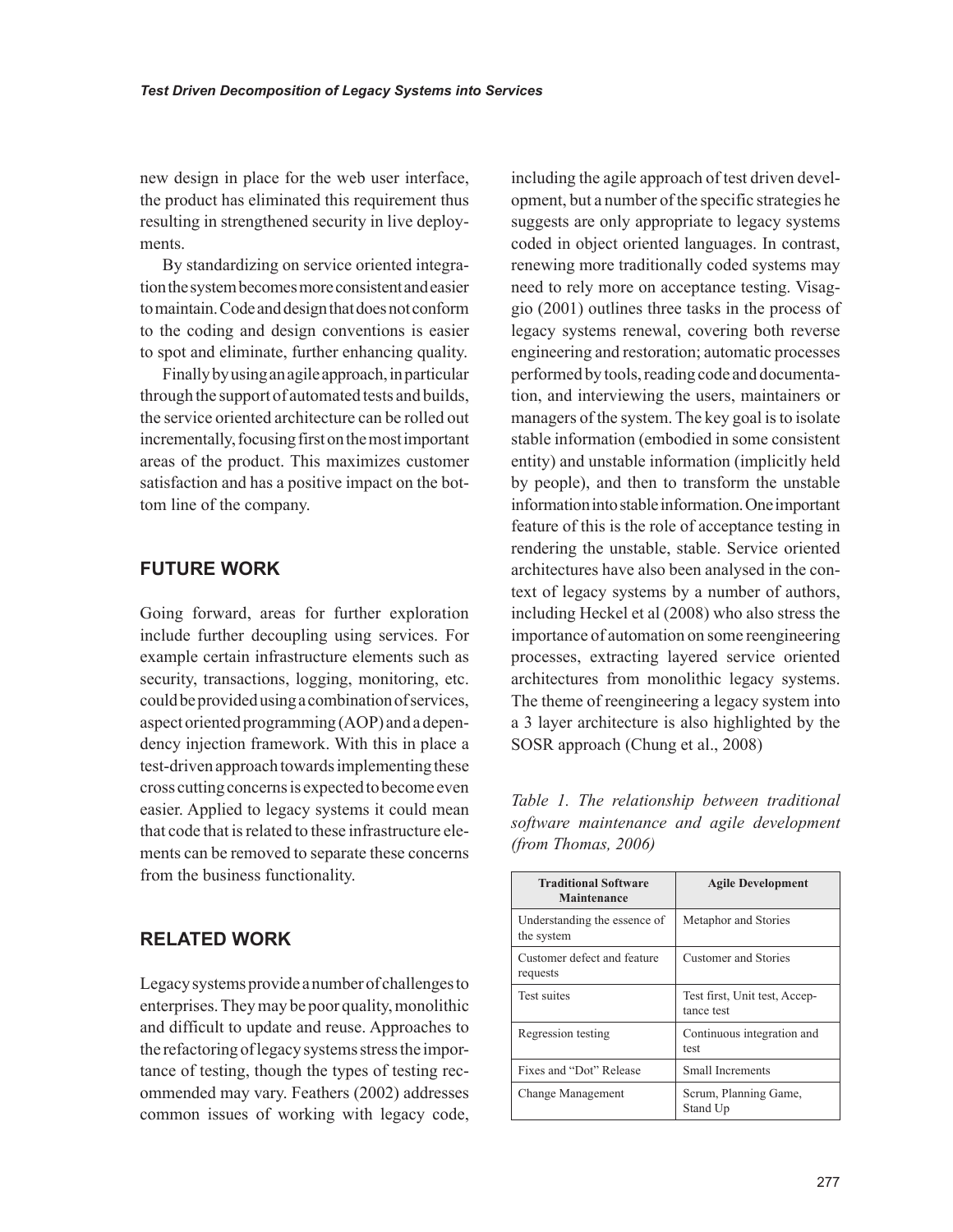In terms of agile, we see two areas where agile methods relate to the various aspects of legacy systems of service oriented architecture. First, we see agile techniques such as test driven development and refactoring being applied to legacy systems renewal. Second, we see the role of services in supporting more organisational agility. As Papazoglou & van den Heuvel (2007) indicate, an agile approach is needed to support the rapid construction and assembly of business services into larger architectures. Thomas (2006) also notes that many agile practices actually map well to more traditional aspects of the maintenance of legacy systems, such as regression testing and change management (Table 1).

#### **SUMMARY AND CONCLUSION**

In this experience report we have reported on two different contexts in which legacy systems have been integrated into service oriented architectures using an agile test driven approach. Despite the two contexts being in very different domains using very different technologies, in both cases the wrapping of legacy systems with test driven wrappers not only exposed the legacy systems as more flexible and interoperable services, but also enabled them to be substantially improved and refactored.

Being an experience report this chapter is not intended to present new approaches to test driven decomposition of legacy systems into services. It does, however, provide an opportunity to reflect on how the work of others has been applied to this particular context. It also gives an opportunity to consider how an individual enterprise might adopt and adapt a particular approach to the renewal of legacy systems via an agile service oriented architecture taking into account factors such as the nature of the original legacy system, the quality of that system and the market forces that may or may not require complete refactoring of such systems once they have been encapsulated as services. The concept of automation, as outlined by Visaggio (2001) and Heckel et al (2008), and going beyond simply wrapping systems to increase their quality, as indicated by Sucharov (2007), have been shown to be important, while the general approach of Feathers (2002) has been shown to be a useful framework but one that has to be adapted to the nature of the legacy system.

In the introduction to this chapter we reported on a number of issues that some authors claim make the integration of legacy systems, service oriented architectures and agile software development problematical. In this experience report we have endeavoured to suggest that in fact these three very different axes of software can be effectively integrated, with the primary means to do so being a comprehensive approach to testing, applied at every level of the system from the UI, to acceptance tests, to service interface tests to developer (unit) tests. With these tests in place the agile ability to dynamically refactor live services provides the kind of responsiveness that more traditional methods could not deliver.

#### **REFERENCES**

Chung, S., Davalos, S., An, J., & Iwahara, K. (2008). Legacy to web migration: Service-oriented software reengineering methodology. *International Journal of Services Sciences*, *1*(3/4), 333–365. doi:10.1504/IJSSCI.2008.021769

Elssamadisy, A. (2007). SOA and agile: Friends or foes? *InfoQ.* Retrieved March 29<sup>th</sup>, 2011, from http://www.infoq.com/articles/SOA-Agile-Friends-Or-Foes

Feathers, M. (2002). *Working effectively with legacy code*. Retrieved March 29, 2011, from http://www.objectmentor.com/resources/articles/ WorkingEffectivelyWithLegacyCode.pdf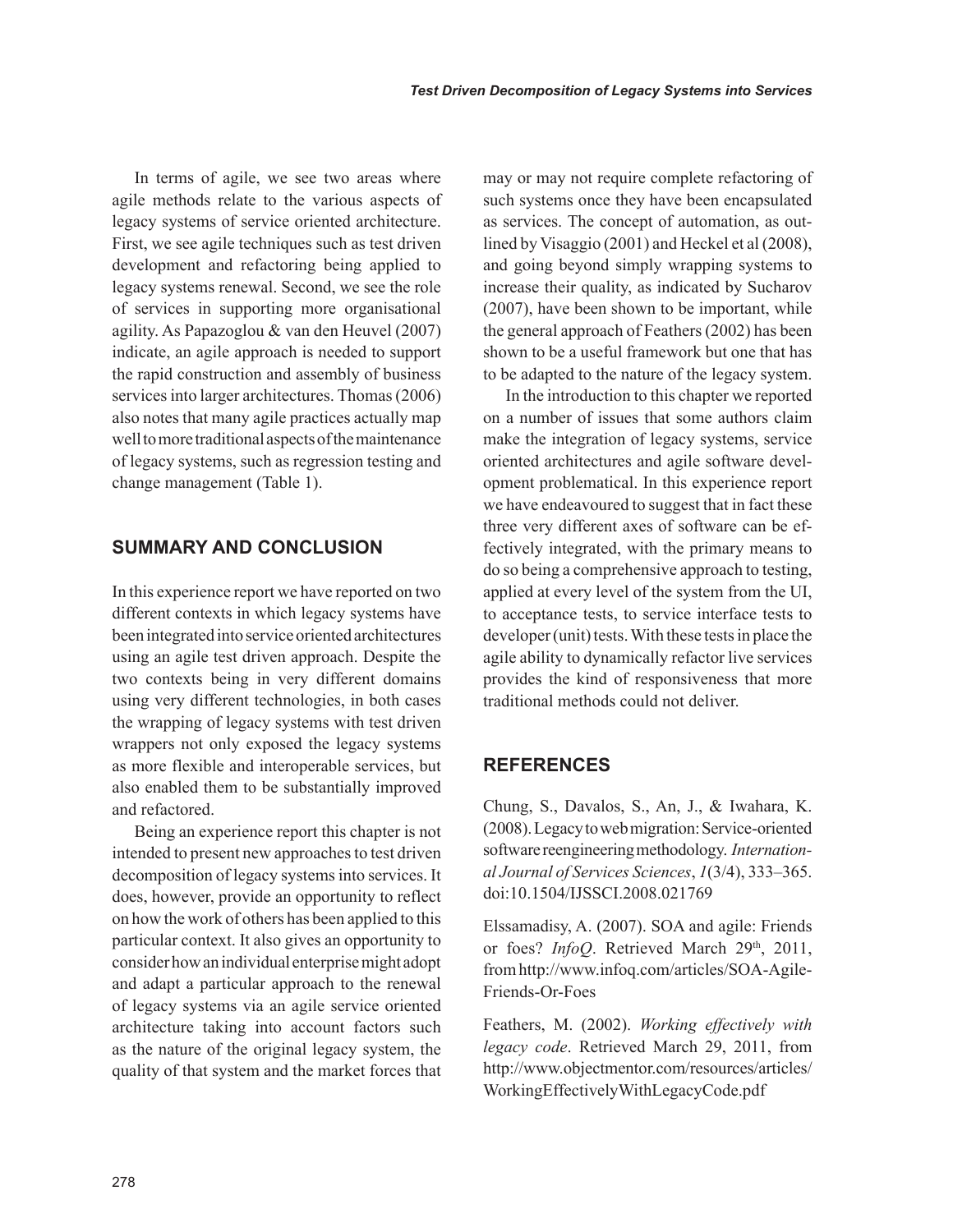Heckel, R., Correia, R., Matos, C., El-Ramly, M., Koutsoukos, G., & Andrade, L. (2008). Architectural transformations: From legacy to three-tier and services. In Mens, T., & Demeyer, S. (Eds.), *Software evolution* (pp. 139–170). Springer. doi:10.1007/978-3-540-76440-3\_7

Papazoglou, M., & van den Heuvel, W. (2007). Service oriented architectures: Approaches, technologies and research issues. *Journal on Very Large Data Bases*, *16*, 389–415. doi:10.1007/ s00778-007-0044-3

Puleio, M. (2006). How not to do agile testing. *Proceedings of the Conference on Agile,* 2006 (pp. 305-314).

Sucharov, T. (2007). Mainframe makeovers. *Information Professional*, *4*(6), 36–38. doi:10.1049/ inp:20070606

Thomas, D. (2006). Agile evolution: Towards the continuous improvement of legacy software. *Journal of Object Technology*, *5*(7), 19–26. doi:10.5381/jot.2006.5.7.c2

Tilkov, S. (2007). 10 principles of SOA. *InfoQ*. Retrieved March 29, 2011, from http://www.infoq. com/articles/tilkov-10-soa-principles

Visaggio, G. (2001). Ageing of a data-intensive legacy system: symptoms and remedies. *Journal of Software Maintenance and Evolution*, *13*, 281–308. doi:10.1002/smr.234

Wilkes, L., & Veryard, R. (2004). *Service-oriented architecture: Considerations for agile systems*. CBDI Forum, April 2004.

### **ADDITIONAL READING**

Astels, D. (2003). *Test-driven development: A practical guide*. Upper Saddle River, NJ: Prentice Hall.

Beck, K. (2003). *Test driven development by example*. Boston, MA: Pearson.

Beck, K., & Andres, C. (2004). *Extreme programming explained: Embrace change* (2nd ed.). Addison Wesley.

Channabasavaiah, K., Tuggle, E., & Holley, K. (2003). *Migrating to a service-oriented architec*ture. IBM Developer Works. Retrieved March 28<sup>th</sup>, 2011, from http://www.ibm.com/developerworks/ library/ws-migratesoa/

Feathers, M. (2004). *Working effectively with legacy code*. Upper Saddle River, NJ: Prentice Hall.

### **KEY TERMS AND DEFINITIONS**

**Agile Software Development:** Building software using the methods and techniques outlined by the agile manifesto, which values individuals and interactions over processes and tools, working software over comprehensive documentation, customer collaboration over contract negotiation and responding to change over following a plan.

**Inflection Point:** In the definition used by Feathers (2002), an inflection point is a narrow interface to a set of classes behind which meaningful changes to the code base can be detected.

**Job Definition Format (JDF):** A standard domain specific XML messaging format developed by the graphic arts industry to assist the development of workflow systems including multiple vendors.

**Job Messaging Format (JMF):** An XML messaging format that is part of the Job Definition Format specification, used to communicate events, status information and results between JDF agents and controllers.

**Legacy System:** Systems that may be technically obsolete but are still mission critical. Often too frail to modify and too important to discard, they must be reused.